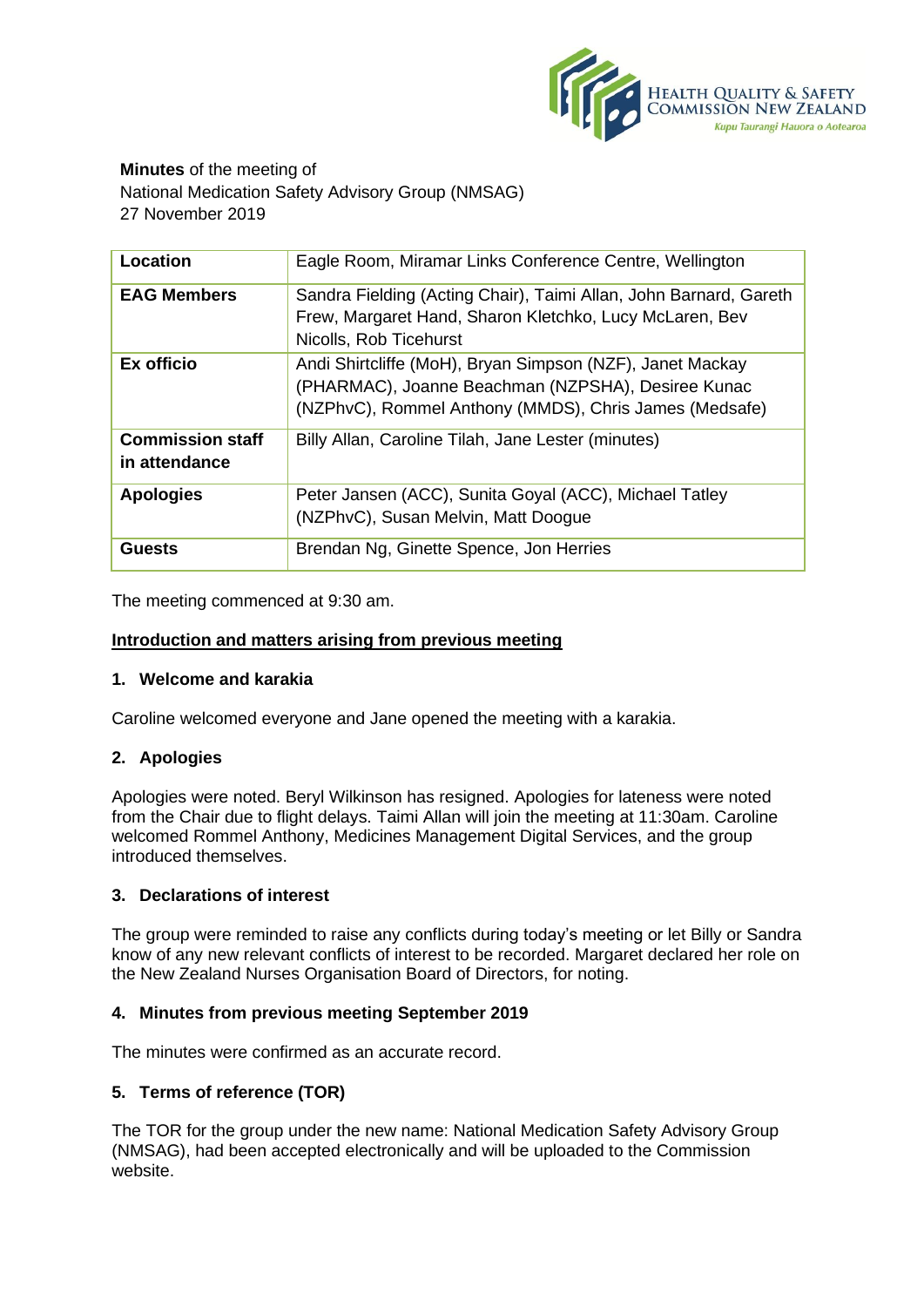# **6. Review of actions list**

## 190903 Gabapentinoids (pregabalin and gabapentin) – email to Medsafe from D Woods

Billy provided an update from Medsafe on the response to the email from D Woods raising concerns about the risks of gabapentinoids and their increased use. Under the Misuse of Drugs Act, the Expert Advisory Committee on Drugs (EACD) requires evidence of harm in New Zealand to recommend a medicine be rescheduled. Medsafe have not received any official reports of misuse or harm, so are not planning on any changes.

Considering the high harm risk, the NMSAG considered it important to pursue at least a cautionary approach to minimising that risk. The AG discussed various options for risk minimisation and agreed to keep this as an agenda item for upcoming meetings and discuss further once the Atlas data is available, as this will inform how best to approach minimising the risk.

**Action**: Billy to add this as an item to 2020 meeting agendas.

#### 190905 Sodium valproate in people of child bearing potential: Cautionary label

A cautionary advisory label from NZ Formulary is still to be progressed by Bryan and Andi; they will provide an update at the next meeting. The FACS group are presenting at today's meeting to discuss how the NMSAG can support or endorse their work.

Action: Bryan and Andi to discuss wording options for a cautionary label.

#### 190907 Terlipressin salt vs base strength description

Medsafe have requested that the manufacturer review their labelling. The manufacturer has resubmitted their application; this has yet to be reviewed by Medsafe.

Action: Rob to provide an update at the next meeting.

#### 190909 Review of the Tall Man lettering list: confirmation of working group membership

Billy provided an update on progress of recruitment for the working group. There has been a delay recruiting a junior doctor as a member. Consultation has now closed. The next steps are to undertake a risk assessment of the suggested look-alike sound-alike name pairs and present this to the working group for review.

## 190501 Anticoagulants/antiplatelets: To establish an anticoagulant working group to address the high rate of anticoagulant related events

Billy advised that the Commission's medication safety team has met with an advisor from the Health and Disability Commissioner who has also raised concerns about anticoagulant related events. A working group is now to be developed to define the scope of work.

## 190507 Patient transfers to ARC facilities: To draft survey to ARC stakeholders re current practice

NMSAG members provided feedback and review on the proposed questions, and these have been drafted into a survey aimed at establishing a baseline and adopted for facilities, general practitioners, pharmacies and hospitals. The Commission's ARC programme has a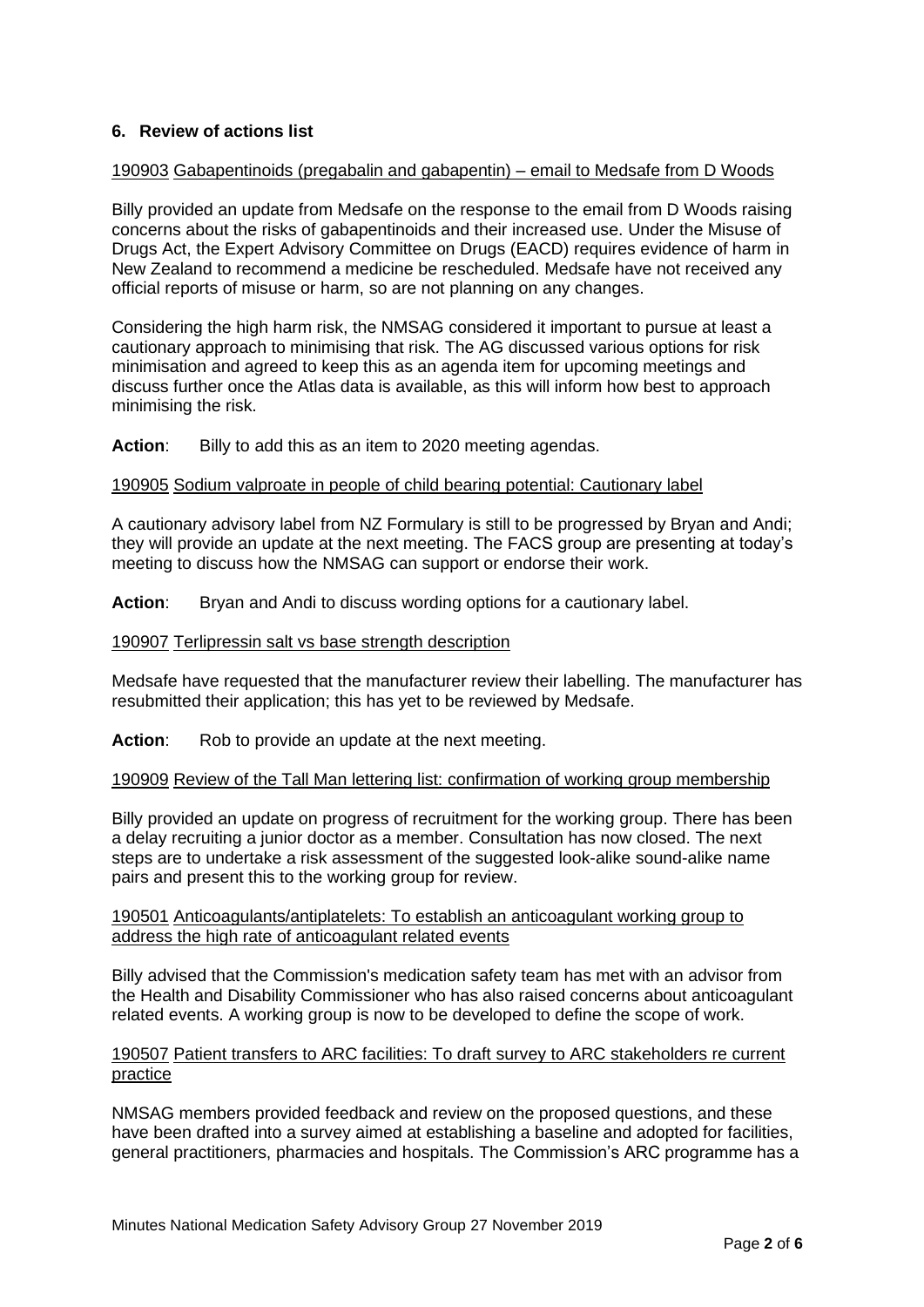current survey out for response and were concerned about another survey active at the same time. The medication safety programme team will continue to work with the ARC programme team and potentially present the proposed survey to the ARC leadership group in March.

## 190201 Medicine alert groupings

A business case is being developed by NZ Formulary/bpac<sup>nz</sup> with technical advice from Medsafe; this is expected early in the new year and will be discussed at their next board meeting. Sandra requested an update at the next EAG meeting.

#### 190206 Funding application for a range of oral syringes

The application to the General Managers Planning and Funding was sent to Central TAS. No response has been received. Billy will follow this up. He and other members noted that there seems to be increasing awareness of this issue amongst stakeholders.

## **7. Presentation: Foetal anticonvulsant syndrome (FACS)**

Sandra welcomed Ginette Spence, Project Manager, ACC. The NMSAG asked ACC to attend today to present their work on FACS prevention and to advise the NMSAG how they could best support or endorse this work. Ginette provided some background on the FACS prevention project, which was established after Denise Astill, consumer representative and Executive Officer, FACSNZ (Foetal Anti-Convulsant Syndrome New Zealand), approached ACC to review the number of claims they were receiving relating to injuries from treatment with sodium valproate. Ginette presented a summary of the timeline, current and future work of the project.

A key concern is that despite the information and alerts available, many consumers are not getting the written information. ACC are working with an advisor to investigate behaviour change and how to improve engagement. This is also an area where the NMSAG could assist. Ginette asked the NMSAG to support or endorse their work by:

- publishing a communications piece on the newly revised booklets (due for release in 2020)
- using consistent phrases relating to conversations with patients when disseminating booklets or talking to colleagues
	- o If you are not having conversations with your patients including these booklets please start doing so; and
	- If you are having conversations with your patients including these booklets you can improve these by giving each patient a copy of the booklet to take away (unlimited supplies of the free booklets can be ordered by emailing [treatmentsafety@acc.co.nz\)](mailto:treatmentsafety@acc.co.nz)
- assisting with access to health sector groups such as neurologists and mental health consumers.

Dispensing data shows that there has been a decrease in dispensing from quarter 1 2017 to quarter 3 2019 in the population at risk. ACC hope that the release of the new booklets will continue this reduction. The NMSAG provided suggestions to assist the FACS prevention project:

- data matching the indications for sodium valproate to identify whether the reduction the dispensing data is a result of the prevention work or related to a decrease in the prescribing of sodium valproate for conditions other than epilepsy
- access to electronic alerts, information, and prompts to provide indication at the point of prescribing for general practitioners (ACC noted that work on Conporto was constrained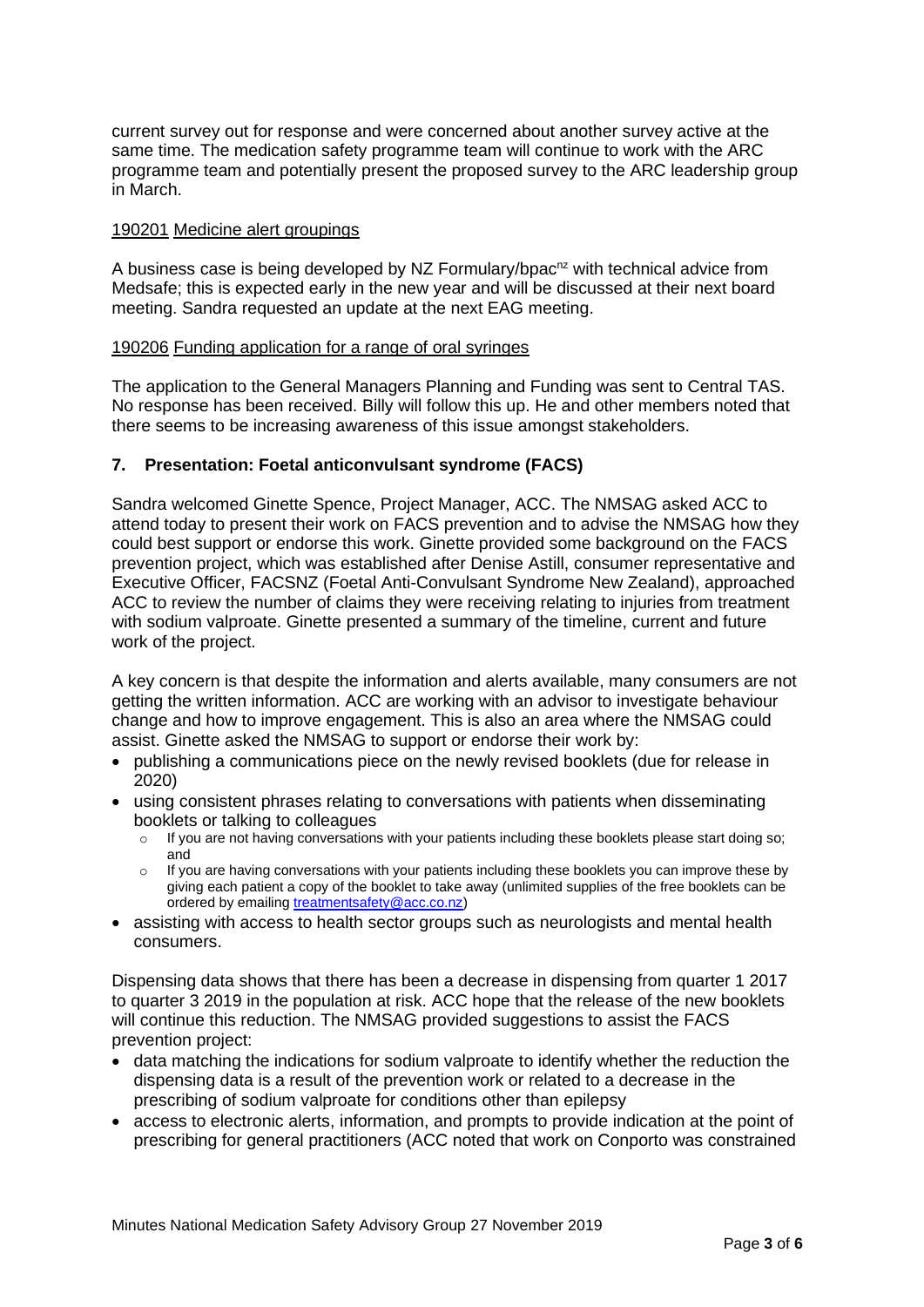by limitations in the remit of ACC and funding limitations for both ACC and the Ministry of Health)

- use of online applications and patient portals to flag at risk populations
- distributing electronic guidance or decision support prompts through electronic systems
- working alongside the Ministry of Health on their long-term contraception access work.

Ginette thanked everyone for their time and asked for any further suggestions to be sent to Dee Young.

Action: Bryan to contact ACC to discuss potential electronic guidance. **Action**: Jane to provide members with Dee's contact details.

## **8. Presentation: National Health Information Platform (nHIP)**

Sandra welcome Jon Herries, Emerging Health Technology & Innovation, Ministry of Health. The group introduced themselves.

Jon gave a brief summary of his background and presented the work of the emerging health technology team on the national health information platform (nHIP). The aim of the platform is to give consumers, health care providers and planners access to health information across sector systems. Fundamental to that is:

- interoperable applications
- technology that enables accessibility and improve equity
- ensuring that consumers and whānau are at the centre, and in control, of their care
- good commercial frameworks and foundation services
- a secure and trusted digital identity to exist and connect and interpret the data
- sustainable architecture
- enabling innovation.

Data in healthcare has several primary uses including improving equity and identifying areas for improvement through analysis. Technology might allow care to be delivered differently, for example, telehealth or virtual monitoring of patients. The Ministry's role is to provide an environment that is safe for people to use applications in a way that is useful and accessible.

Ministry have been talking to the sector and consumers on what they would like to see first. Medicines are a common theme and a starting point.

Jon presented the work done to prove the concept of the MyMedicines platform; creating and maintain a digital identity and the intricacies of this. He also described some of their learnings and details of the complexity of selecting, interpreting and presenting medicines information to consumers.

Tranche one (18 months duration) concentrates on consumer services providing access to basic health information relating to their care and wellbeing - 'Information for me and about me'. The focus will be on medicines, demographic, immunisation and allergy/ADR information.

Tranche two will be provider services - 'The information I need and where I need it'. The Ministry will help people plug into the system, the intention is not to rewrite all the apps. The intent is to have two funding streams: one to do the work, and one to support the sector to do what they need to do to become joined up.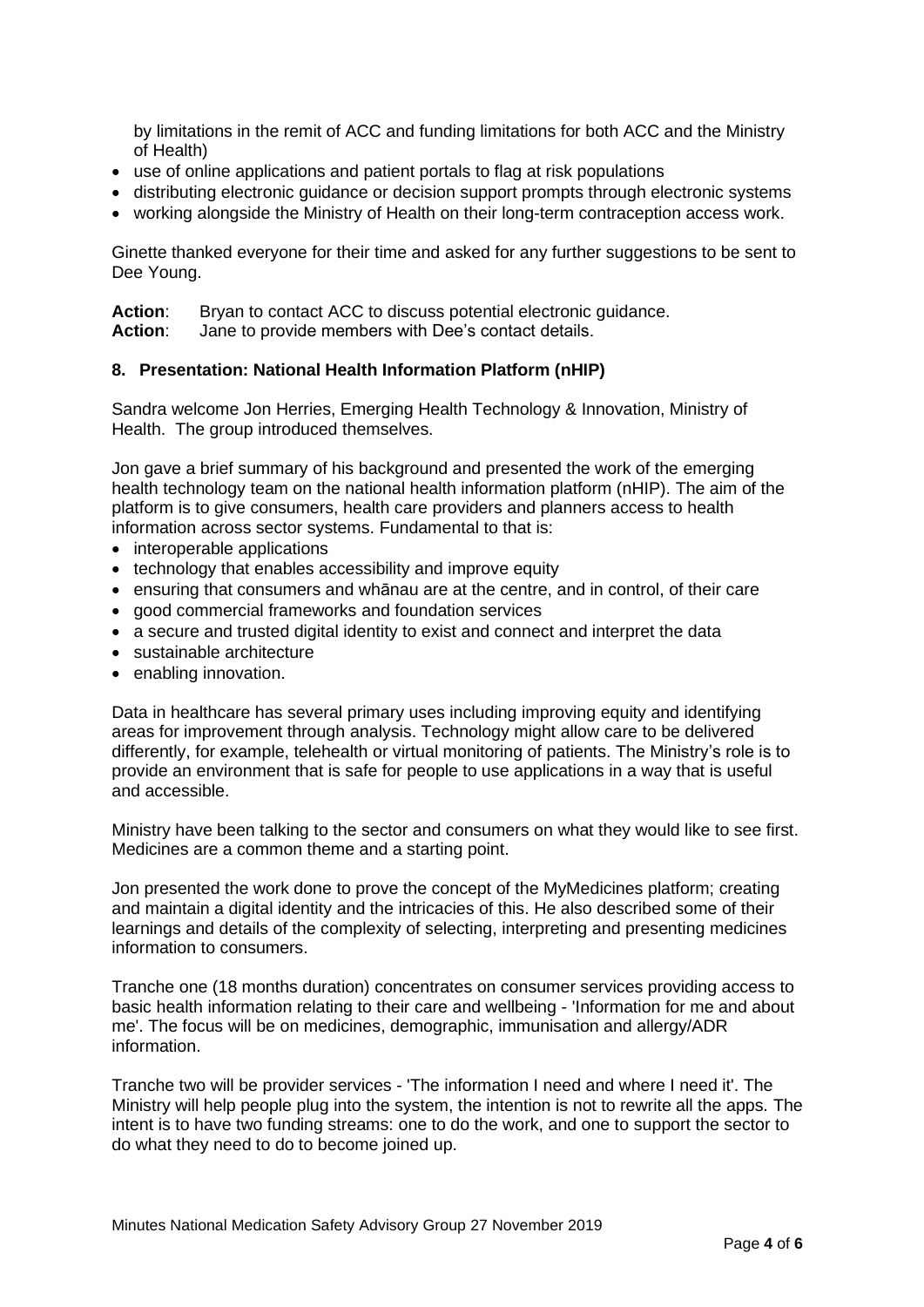The next steps for 2020 are to work with the Department of Internal Affairs and the Social Investment Agency during development and engage with consumers to build and maintain trust and work through consent and delegation issues. nHIP aim to be open and transparent and meet the principles of the data protection use policy that Social Investment Agency has developed.

There is a sector advisory panel informing the programme. The programme business case is being worked up. This will be high level and describes that data sets will be chosen that allow the programme to provide the necessary services. It should be known round February if medicines are definitely in at the initial stage and what aspects of medicines will be included.

Jon invited the NMSAG to participate in and share the QR code for a survey they are running till 20 December. The aim of the survey is to understand where there are gaps in training for data and digital skills and capability in the health sector.

Sandra thanked Jon for his presentation.

# **9. Video presentations: the inpatient experience survey: Improving the provision of medicines side effect information to patients, using low-cost, co-designed nudge interventions** [\(link\)](https://www.hqsc.govt.nz/our-programmes/partners-in-care/publications-and-resources/publication/3774/)

Billy presented three short videos on developing nudge interventions to improve patient experiences. In response to the low-scoring question on the provision of medicines side effects<sup>1</sup> in the national adult inpatient experience survey, the Commission worked with three DHBs to develop nudge interventions to encourage the transfer of information on the potential side effects of medicines:

- Pre-discharge home safe checklist
- Redesign of the transfer of care documentation (discharge summary)
- A post-discharge telephone call to the patient from a hospital staff member to explain their medication side-effects.

The videos were created to detail the projects developed as part of these co-design projects.

# **10. Presentation: Medication error related calls to New Zealand's National Poisons Centre (NPC)**

Desiree Kunac presented her research on a project with the national poisons centre (NPC). The project aims were to determine the nature and characteristics of NPC 'therapeutic error' calls to help identify priority areas for prevention; and, to establish collaboration between NPC and the pharmacovigilance centre (NZPhvC) to inform medicines safety in New Zealand. Desiree presented her preliminary findings for the 12-month period (September 2017 to August 2018).

The collaboration between the organisations has worked well. The calls to NPC are a great source of information relating to medication error particularly in the residential setting. The NZPhvC will continue to collaborate with NPC and, with some simple enhancements to the

<sup>1</sup> Did a member of staff tell you about medication side effects to watch for when you went home? With response options: Yes, completely; Yes, to some extent; No; I did not need an explanation; N/A.